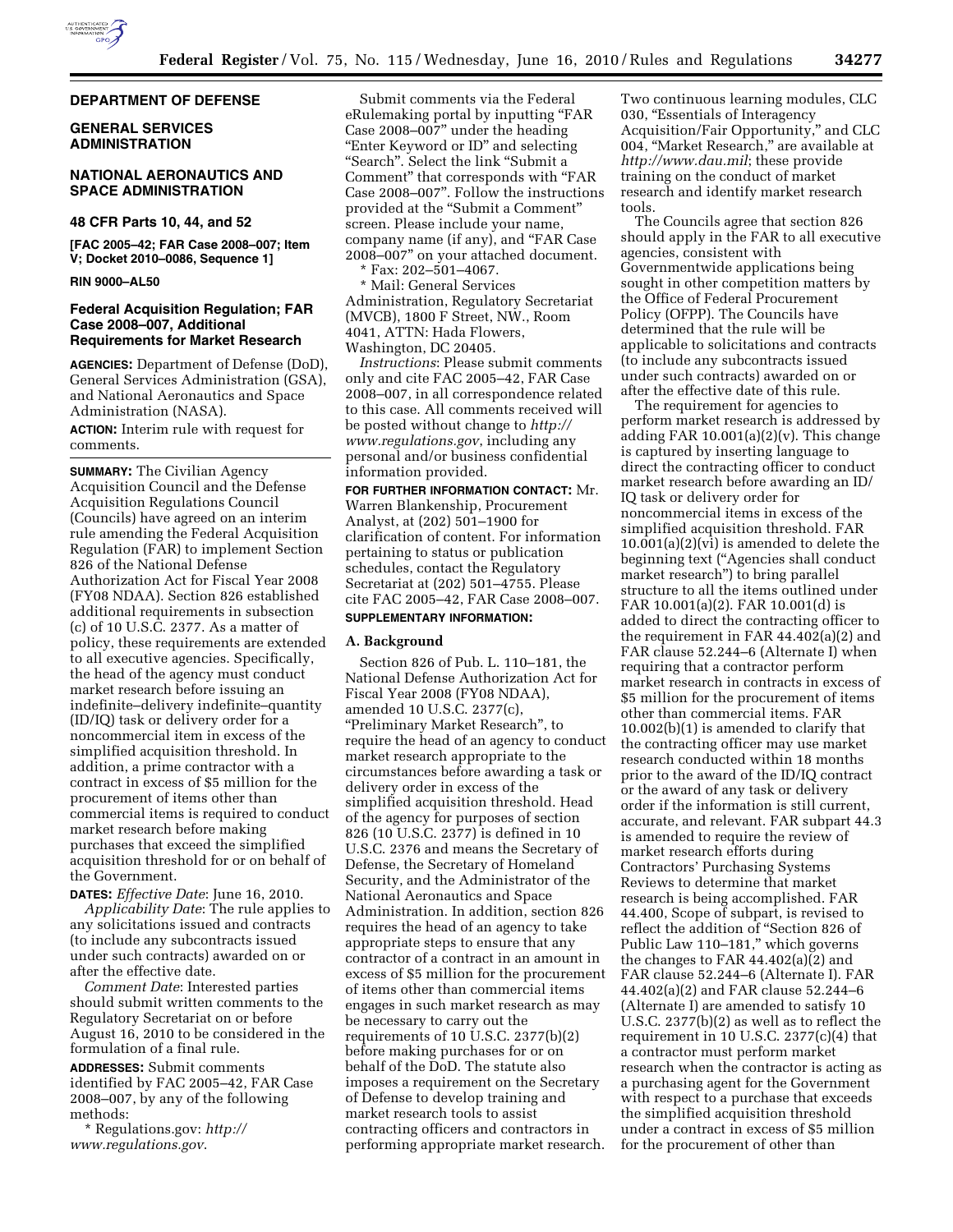commercial items. FAR 44.403, Contract clause, is revised to renumber the original paragraph as (a) and insert a new paragraph (b) to instruct contracting officers when to use FAR 52.244–6 (Alternate I).

This is a significant regulatory action and, therefore, was subject to review under Section 6(b) of Executive Order 12866, Regulatory Planning and Review, dated September 30, 1993. This rule is not a major rule under 5 U.S.C. 804.

### **B. Regulatory Flexibility Act**

The Councils do not expect this interim rule to have a significant economic impact on a substantial number of small entities within the meaning of the Regulatory Flexibility Act, 5 U.S.C. 601, *et seq.*, because the contract dollar threshold for the application of the rule is in excess of \$5 million. The number of small businesses receiving such contract awards is estimated to be statistically insignificant. Based on FY07 and FY08 data in the Federal Procurement Data system (FPDS) for task and delivery orders where the base and all options are over \$5 million, the total number of awards to small businesses in FY07 was 2,024 and in FY08 was 2,399. Additionally, the number of small businesses serving as subcontractors is also very low. Based on FY07 and FY08 data in the FPDS for task or delivery orders where the base and all options fell below \$5 million, the total number of awards to small businesses was 684,658 in FY07 and 697,029 in FY08. Since the FPDS does not track subcontractor data, reasonable estimates of the total figures were established. Therefore, of the total FY07 and FY08 figures, it is estimated that only 20 percent of each will apply to subcontractors. That is representative of 136,932 for FY07 and 139,406 for FY08.

Therefore, an Initial Regulatory Flexibility Analysis has not been performed. The Councils invite comments from small business concerns and other interested parties on the expected impact of this rule on small entities.

The Councils will also consider comments from small entities concerning the existing regulations in parts affected by this rule in accordance with 5 U.S.C. 610. Interested parties must submit such comments separately and should cite 5 U.S.C. 610 (FAC 2005–42, FAR Case 2008–007) in all correspondence.

### **C. Paperwork Reduction Act**

The Paperwork Reduction Act does not apply because the changes to the FAR do not impose information

collection requirements that require the approval of the Office of Management and Budget under 44 U.S.C. chapter 35, *et seq.* 

### **D. Determination to Issue an Interim Rule**

A determination has been made under the authority of the Secretary of Defense, the Administrator of General Services, and the Administrator of the National Aeronautics and Space Administration that urgent and compelling reasons exist to promulgate this interim rule without prior opportunity for public comment. This action is necessary because the provisions of section 826 went into effect upon enactment on January 28, 2008. Additionally, it will reduce the number of questionable decisions made due to insufficient market research on contracts in excess of \$5 million dollars and reduce dollars spent unnecessarily due to the lack of market research information obtained, thereby further eliminating violations of the statute. This interim rule is applicable to solicitations issued and contracts (to include any subcontracts issued under such contracts) awarded on or after the effective date of this rule. The Councils believe that the interim rule in the FAR will provide contracting officers and affected prime contractors the relevant regulatory guidance needed when addressing the statutory requirements outlined in this interim rule. However, pursuant to Pub. L. 98–577 and FAR 1.501-3(b), the Councils will consider public comments received in response to this interim rule in the formation of the final rule.

#### **List of Subjects in 48 CFR Parts 10, 44, and 52**

Government procurement.

Dated: June 2, 2010.

### **Edward Loeb,**

*Acting Director, Acquisition Policy Division.* 

■ Therefore, DoD, GSA, and NASA amend 48 CFR parts 10, 44, and 52 as set forth below:

■ 1. The authority citation for 48 CFR parts 10, 44, and 52 continues to read as follows:

**Authority:** 40 U.S.C. 121(c); 10 U.S.C. chapter 137; and 42 U.S.C. 2473(c).

# **PART 10—MARKET RESEARCH**

 $\blacksquare$  2. Amend section 10.001 by  $\blacksquare$  a. Removing from paragraph (a)(2)(iv) ''and''

■ b. Redesignating paragraph (a)(2)(v) as paragraph (a)(2)(vi) and adding a new paragraph  $(a)(2)(v)$ ;

■ c. Revising newly redesignated paragraph (a)(2)(vi); and

■ d. Adding a new paragraph (d). The revised and added text to read as follows:

#### **10.001 Policy.**

- $(a) * * * *$
- $(2) * * * *$

(v) Before awarding a task or delivery order under an indefinite–delivery– indefinite–quantity (ID/IQ) contract (*e.g.*, GWACs, MACs) for a noncommercial item in excess of the simplified acquisition threshold (10 U.S.C. 2377(c)); and

(vi) On an ongoing basis, take advantage (to the maximum extent practicable) of commercially available market research methods in order to effectively identify the capabilities of small businesses and new entrants into Federal contracting that are available in the marketplace for meeting the requirements of the agency in furtherance of—

(A) A contingency operation or defense against or recovery from nuclear, biological, chemical, or radiological attack; and

(B) Disaster relief to include debris removal, distribution of supplies, reconstruction, and other disaster or emergency relief activities. (See 26.205). \* \* \* \* \*

(d) See 44.402(a)(2) and 52.244–6 (Alternate I) for the requirement for a prime contractor to perform market research in contracts in excess of \$5 million for the procurement of items other than commercial items.

■ 3. Amend section 10.002 by revising paragraph (b)(1) introductory text to read as follows:

### **10.002 Procedures.**

## \* \* \* \* \*

(b) \* \* \*

(1) The extent of market research will vary, depending on such factors as urgency, estimated dollar value, complexity, and past experience. The contracting officer may use market research conducted within 18 months before the award of any task or delivery order if the information is still current, accurate, and relevant. Market research involves obtaining information specific to the item being acquired and should include—

\* \* \* \* \*

# **PART 44—SUBCONTRACTING POLICIES AND PROCEDURES**

■ 4. Amend section 44.303 by redesignating paragraphs (a) through (i) as paragraphs (b) through (j), respectively, and adding a new paragraph (a) to read as follows: